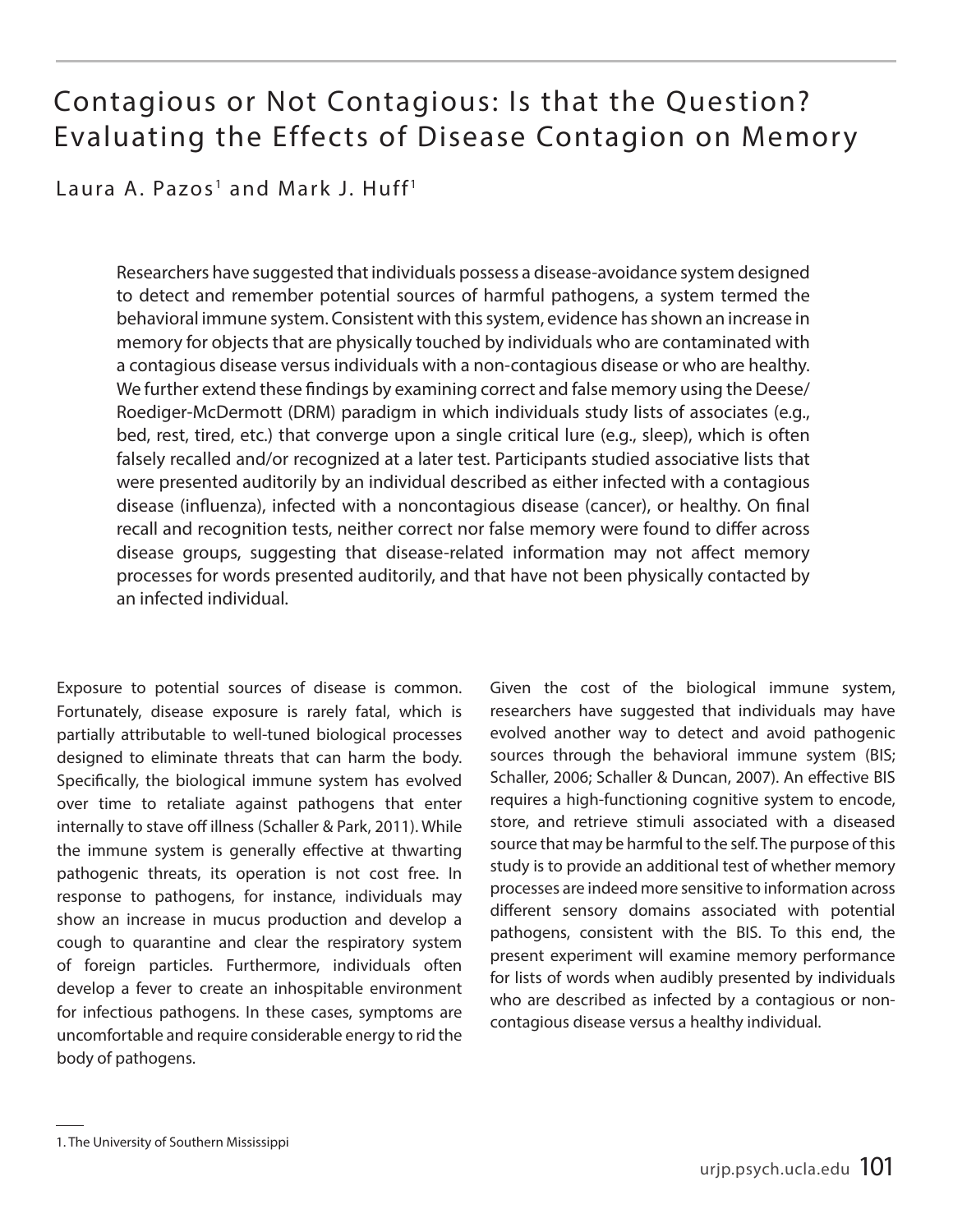### Disease-Avoidant Effects on Memory

Disease-avoidant behaviors have been well documented in humans and other animals. For example, animals have been shown to avoid other members of their own species who are perceived as contaminated with pathogens (Behringeret al., 2006; Loehle, 1995), and engage in grooming behaviors to remove potential pathogens from themselves and others (Eckstein & Hart, 2000; Zhukovskaya et al., 2013). Humans show similar avoidant behaviors. For example, individuals have shown greater repelling arm movements towards faces when primed with disease-related information (Mortensen et al., 2010), and exhibit disgust responses towards infectious sources (Schaller & Duncan, 2007; Schaller & Park, 2011). Disgust responses are triggered by a variety of stimuli including bodily functions that are often a byproduct of illness (e.g., sneezing, itching, coughing, etc.), foods that have spoiled, and animals that may be carriers of pathogens (e.g., ticks, fleas, mosquitos, etc.; Tybur et al., 2009; Tybur et al., 2013). Therefore disgust may reflect activation of the BIS which would encourage individuals to avoid pathogenic sources.

Consistent with behavioral-avoidance systems, accumulating evidence suggests that cognitive systems have adapted to process and retain information relevant to genetic longevity. For instance, females show greater memory for male faces in a long-term dating context versus a long-term worker context with whom they would establish a "long-term contract," such as by creating a team to develop important projects (Pandeirada et al., 2017). Furthermore, there is evidence that processing information based on its perceived relevance towards survival improves memory relative to information that has not been processed based on survival relevance. This memory improvement has been termed the survivalprocessing effect (Nairne et al., 2007; Nairne & Pandeirada, 2016) and has been suggested to be the result of an evolutionary process in which the cognitive system has been selectively "tuned" to remember information that can benefit survival and increase the likelihood of reproduction—consistent with the natural selection process.

To evaluate whether cognitive processes are sensitive to survival-related information, Nairne et al. (2007) asked

participants to study lists of words using a survivalprocessing task. In this task, participants were asked to imagine that they were stranded in the grasslands of a foreign land and would need to sustain their own survival. Participants then rated words based on their relevance to the survival scenario. When tested, processing words based on survival relevance increased correct memory relative to a control task in which participants imagined that they were moving to a new city and rated the words based on their relevance for thriving in a new location. Importantly, this control task mimicked many of the elements of the survival task but lacked the survival component.

 Subsequent experiments have revealed that the survivalprocessing effect is robust. It holds relative to powerful deep study tasks such as pleasantness ratings and selfreferential encoding (Craik & Lockhart, 1972; Kang et al., 2008), and under survival scenarios outside of the grasslands scene (e.g. surviving a zombie apocalypse; Soderstrom & McCabe, 2011; Nairne & Pandeirada, 2010), and being socially isolated or around potential attackers (Kostic et al., 2012). Given the broad and reliable benefits for processing information based on survival relevance, an important question is whether information that could potentially compromise survival, such as sources of disease, may also be highly memorable to avoid contamination, potentially through activation of the BIS.

To evaluate the effects of diseased sources on memory, Fernandes et al. (2017) presented participants with pictures of objects that were paired with a face of an individual who presumably interacted with the object. Critically, the faces were either paired with a description of the individual that communicated the presence of disease (e.g., "constant cough") or did not communicate disease information (e.g., "green eyes"). According to the law of contagion, disease-connoting objects transfer pathogens to individuals who encounter these objects, thereby inflicting harm (Frazer, 1922). Therefore, if individuals perceive objects as infectious, they will be more likely to remember them later. Consistent with this possibility, object recall was found to be greater when objects were paired with faces with a disease-related description than with a non-disease description. Thus, sources associated with disease may be processed more deeply and thus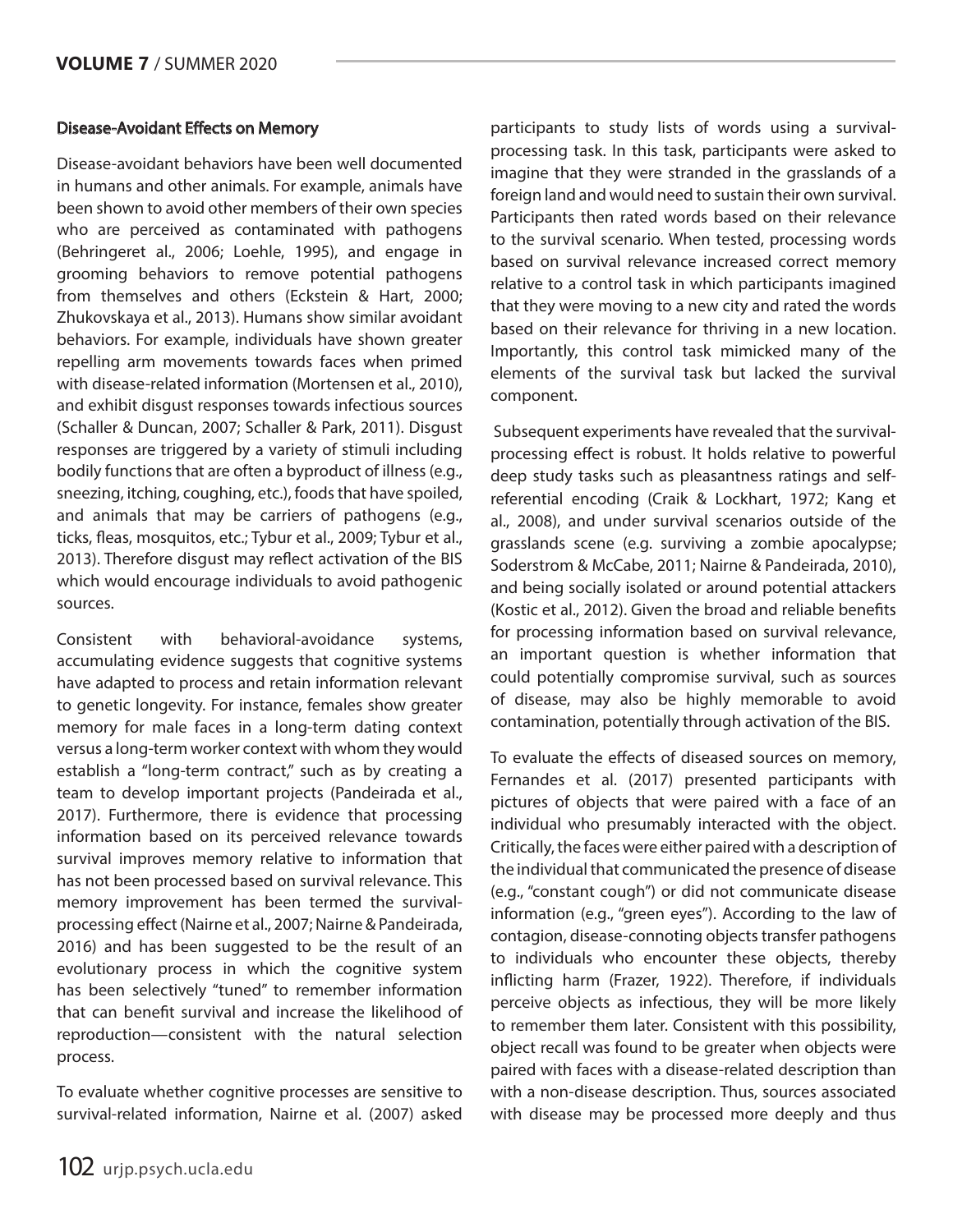better remembered than non-threatening sources due to BIS activation.

An important factor for whether disease knowledge will affect memory processes may be whether the disease is perceived as contagious and consequently threatening. In a separate study, Gretz and Huff (2019) examined whether association with disease alone is sufficient for enhancing memory, or if the disease needs to be perceived as contagious. Participants viewed a set of household videos in which a single actor interacted with a series of objects. Prior to viewing, participants were informed that the actor was either diagnosed with influenza (an infectious disease), cancer (a noninfectious disease), or that the actor was healthy. In addition, the influenza actor (but not the cancer or healthy actors) sneezed prior to touching objects in the videos to enhance the salience of the disease to viewers. Following the presentation of the videos, participants recalled objects presented in the videos with instructions to identify both touched and non-touched objects, followed by a source-recognition test. In the source-recognition test, participants were presented with a list of objects and were asked to classify each object as being one that was touched, not touched, or not presented in the videos. Correct recall and source recognition were found to be greater for items that were touched versus not; however, source recognition was particularly high for touched items in the influenza videos, but not for the cancer or healthy videos. Thus, knowledge of the actor having an infectious disease appears to facilitate contextual memory for objects that have been touched, presumably because participants can avoid these objects later and be less likely to contract a potential illness.

#### False Memory Errors and the Effects of Distinctiveness

In addition to examining correct memory, researchers have also been interested in memory errors which could negatively affect overall accuracy. Memory errors have generally been classified into two broad types: errors of omission and errors of commission. Omission errors refer to a retrieval failure, possibly due to a failure in encoding memory initially. Commission errors refer to remembering events that did not happen or remembering them differently than how they originally occurred (Roediger & McDermott,1995; Schacter, 1999). Given that commission

errors are common and highly problematic due to their introduction of false details, it is important to determine whether methods that facilitate correct memory also enhance false memory. In particular, the present study examines whether disease salience may operate to improve memory accuracy by increasing correct memory while reducing memory errors.

A powerful method for inducing commission errors in a laboratory setting is the Deese/Roediger-McDermott (DRM) paradigm (Deese, 1959; Roediger & McDermott, 1995). In this paradigm, participants study lists of strongly related words that are presented auditorily (e.g., bed, rest, tired, dream, etc.) that all converge upon a single nonpresented critical lure (e.g., sleep). This critical lure is an item that is related to the presented list of associates but does not appear in the initial study list. After studying the list, participants then complete a memory test in which false recall and recognition of critical lures often meet or even exceed correct memory rates for presented items. The robust pattern of false recall and recognition is termed the DRM illusion. Given the power of the DRM illusion, researchers have explored several ways to reduce it. The DRM illusion has been reduced (but not eliminated) when participants had been warned about it, especially before studying (Gallo et al., 1997; Gallo et al., 2001), and when participants had been given more time to study list words (McDermott & Watson, 2001). Relevant to our study, the DRM illusion has also been reduced following distinctive item-specific encoding, occurring when participants focus on unique characteristics of list items. Item-specific encoding increases correct recognition while producing a concomitant reduction in false recognition—a pattern termed a mirror effect since correct and false are inversely correlated (Glanzer & Adams, 1990; Gunter et al., 2007; Huff et al., 2015; McCabe et al., 2004). Given Gretz and Huff's (2019) findings that pathogenic concerns associated with influenza facilitate memory for item-specific source details, it was expected that influenza pathogenicity would produce a reduction in the DRM illusion.

In the present study, participants studied a set of DRM lists presented auditorily by a female speaker. An auditory rather than visual modality was chosen to be consistent with the standard DRM paradigm (Roediger & McDermott, 1995), and to test whether disease-related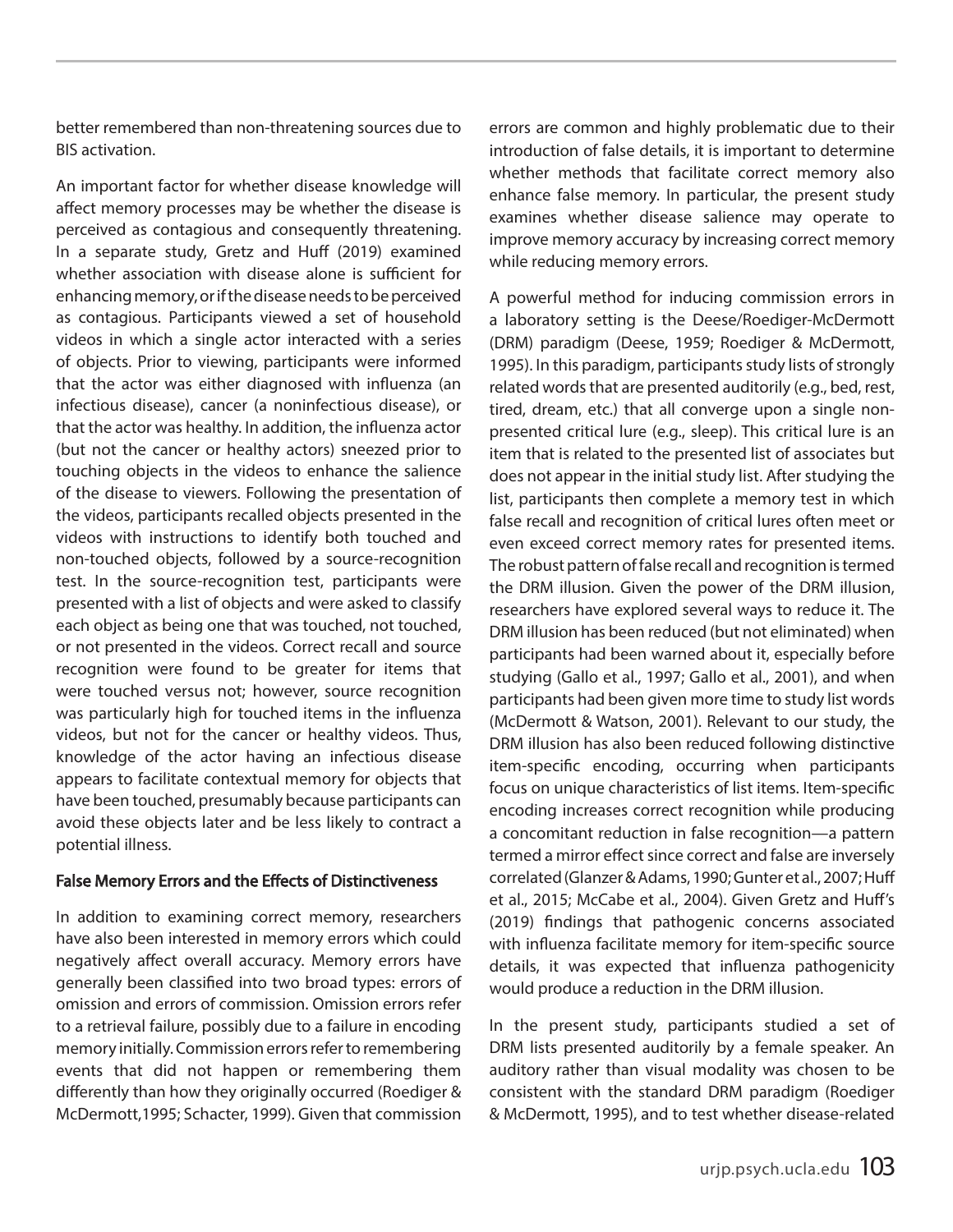effects on memory could be detected with non-visual stimuli. Critically, prior to the presentation of each study list, participants were informed that the speaker had either influenza (a contagious disease), cancer (a noncontagious disease), or was healthy and not afflicted with ailments (based on Gretz & Huff, 2019). Following study of each list, participants completed a free-recall test for the list of words followed by a final recognition test. Disease conditions were manipulated using a between-subject design.

According to the BIS account, correct memory should be enhanced for the influenza group over the cancer and healthy groups. Avoidance of this contagious influenza source should be associated with an increase in the likelihood of survival, therefore facilitating correct memory. False memory was expected to decrease when correct memory increases, if consistent with mirror effect patterns reported in the literature following item-specific encoding (e.g., Huff & Bodner, 2013).

To more effectively characterize the effects of the BIS on memory accuracy, participants in both experiments further completed the Perceived Vulnerability to Disease Scale (PVD; Duncan et al., 2009). The PVD is a dispositional rating scale that assesses an individual's concerns towards pathogens. The scale is composed of two subscales: one that assesses participants' beliefs concerning their susceptibility to infectious diseases, termed perceived infectability, and another that assesses emotional discomfort concerning pathogen transmission, termed germ aversion. Based on responses to this scale, it is possible that individuals who show greater concerns towards their own infectability and/or are more averse to germs may possess a more sensitive BIS and, therefore, more exaggerated memory effects. If so, then responses on the PVD and the two subscales will be positively correlated with correct memory but negatively correlated with false memory across conditions.

### Method

## **Participants**

Sixty-seven University of Southern Mississippi Psychology undergraduates participated for partial fulfillment of course credit. Six were removed for failure to follow experimental instructions, with the remaining participants randomly assigned to the influenza ( $N = 21$ ), cancer (N  $= 18$ ), or healthy (N  $= 22$ ) groups. Participants ranged in age from 18 to 59, with a mean age of 22.77 (8.1) years. Most participants were female (68%) and of those who reported ethnicity, 54% of participants were Caucasian, 38% were African American, and less than 1% were Asian. All were proficient English speakers and reported normal or corrected-to-normal vision.

### **Materials**

Twenty DRM lists containing the highest levels of mean backward associative strength (BAS) from the list items to the critical lure were taken from Roediger et al. (2001). BAS refers to the magnitude of association between the list items and the critical lure and has a strong positive correlation with false recall and recognition of critical lures (e.g., Roediger et al.). These DRM lists were divided into two sets of 10 lists to create two versions which were counterbalanced across participants. Each list contained 15 items that were presented in descending order of BAS. Due to experimenter error, two lists (the "Car" and "Chair" lists) were presented in a random BAS order instead. Lists were presented via audio recordings featuring two female speakers. Both speakers spoke in a plain, controlled manner, lacking any distinctive indicators of illness. Each word was read aloud at an approximate rate of one word every two seconds.

An 80-item recognition memory test was constructed and consisted of 30 items from study lists (from list positions 1, 8, and 10 in each list), 30 non-studied items from the lists in the non-studied version (from the same list positions), 10 critical lures from studied lists, and 10 critical lures from the lists in the non-studied version. The recognition test was randomized once and presented in the same order across participants.

The 15-item PVD scale (Duncan et al., 2009) was also administered. The PVD contains two subscales: perceived infectability and germ aversion, which correspond to separate dispositional responses. The perceived infectability subscale contains seven items to assess susceptibility to diseases (e.g., "I have a history of susceptibility to diseases."), whereas the germ aversion subscale consists of eight items to assess an individual's aversion to pathogenic threats (e.g., "It really bothers me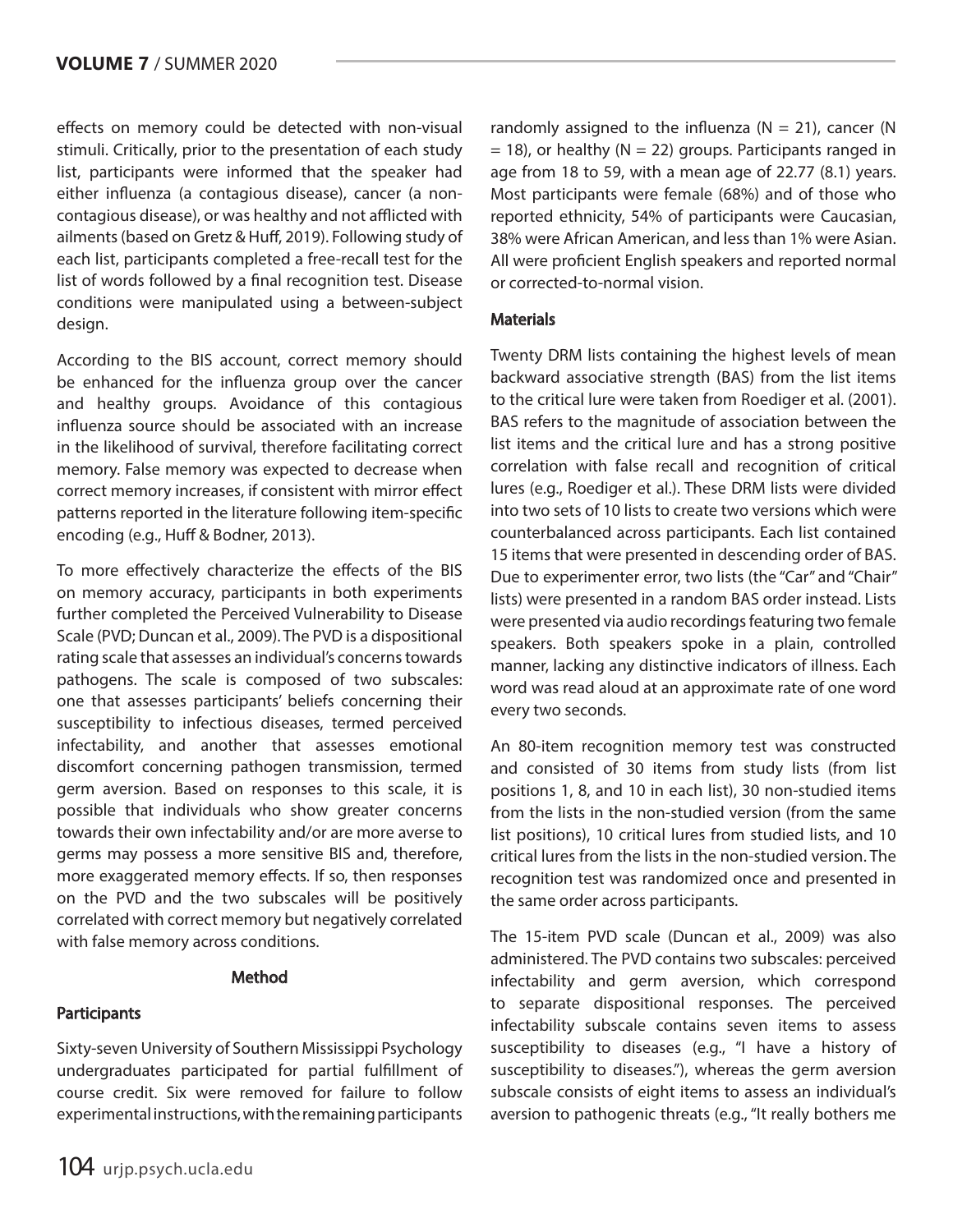when people sneeze without covering their mouths."). A 7-point Likert scale was used to make responses ranging from strongly disagree (1) to strongly agree (7). Higher scores indicate greater perceptions of disease vulnerability. Six items were reverse scored. The overall PVD ( $M = 3.73$ ; range = 1.87-5.80;  $\alpha = .79$ ), the germ aversion subscale ( $M = 4.23$ ; range = 1.50-6.50; α = .74), and the perceived infectability subscale ( $M = 3.16$ ; range  $= 1.57 - 6.71$ ;  $\alpha = 71$ ) had acceptable reliabilities.

#### Procedure

Following informed consent, participants were tested individually via a computer using Microsoft PowerPoint and were instructed that they would be presented with lists of words auditorily and that their memory for these words would be tested. At this time, participants were presented with one of the condition-specific disease instructions. The influenza group was informed that "the individual reading this list has recently been diagnosed with influenza, a highly contagious disease that can result in fever, sore throat, and muscle or body aches." The cancer group was informed that "the individual reading the list has recently been diagnosed with cancer, a non-contagious disease that can result in anemia, the development of tumors, and changes in digestive movements." The healthy group was informed that "the individual reading this list is healthy and not afflicted with ailments." Additionally, each group was presented with a photograph of a female who visually matched the description presented in each disease group to better portray the disease status of the speaker reading the word lists. Specifically, the photograph in the influenza group depicted a female who was blowing her nose next to bottles of medicine. The photograph in the cancer group depicted a female with no hair. The photograph in the healthy group depicted a female who was smiling at the camera (Appendix).

After listening to each list, participants then completed a one minute arithmetic filler task followed by a one minute free-recall test. Using a filler task is a standard procedure for testing the DRM paradigm (e.g., Huff et al., 2011; Roediger & McDermott, 1995). The free-recall test instructed participants to write down as many words as possible from the list in any order on a provided sheet of paper. Immediately following the free-recall test,

participants then completed another study/recall cycle until all 10 lists were tested. Disease information was repeated prior to each study list to ensure participants were aware of the disease status of the speaker.

After the final study/recall cycle, participants then completed an old/new recognition test. They were presented with a sheet of paper with 80 words and were instructed to determine whether each word was "old" and studied on a previous list, or "new" and not studied on a previous list by placing a checkmark into the old or the new column. The recognition test was untimed, and participants were required to make a response for every item. Following the recognition test, participants completed the PVD, a brief demographics questionnaire, and were then debriefed regarding the purpose of the study. The experimental session lasted approximately 60 minutes.

### **Results**

All data were analyzed using SPSS statistics software. Table 1 reports recall and recognition performance as a function of disease group. For recognition analyses, a signal-detection measure of discriminability (d') was computed. False alarm rates of 0 and hit rates of 1 were adjusted using Macmillan and Creelman's (1991) 1/2n correction. For correct recognition, d' was computed by taking the z-score for the list item hit rate minus the z-score for the false alarm rate for list item controls. Similarly, for false recognition, d' was computed by taking the z-score for "hit" rates to critical lures minus the z-score for false alarms to critical lure controls1<sup>1</sup> (see Huff & Bodner, 2013; Schacter et al., 1999, for an identical application of signal detection to critical lures).

An alpha level of .05 was used for all results reported unless otherwise noted. All non-significant effects were further tested using a Bayesian estimate of evidence supporting the null hypothesis (Masson, 2011; Wagenmakers, 2007).

<sup>1 1</sup>For completeness, we include adjusted correct and adjusted false recognition scores in Table 1. Adjusted scores were taken by subtracting raw false alarm rates to control items from the respective raw recognition rates for studied list items and critical lures. Analyses using adjusted recognition scores showed identical statistical patterns as the d' analysis and are therefore not discussed further.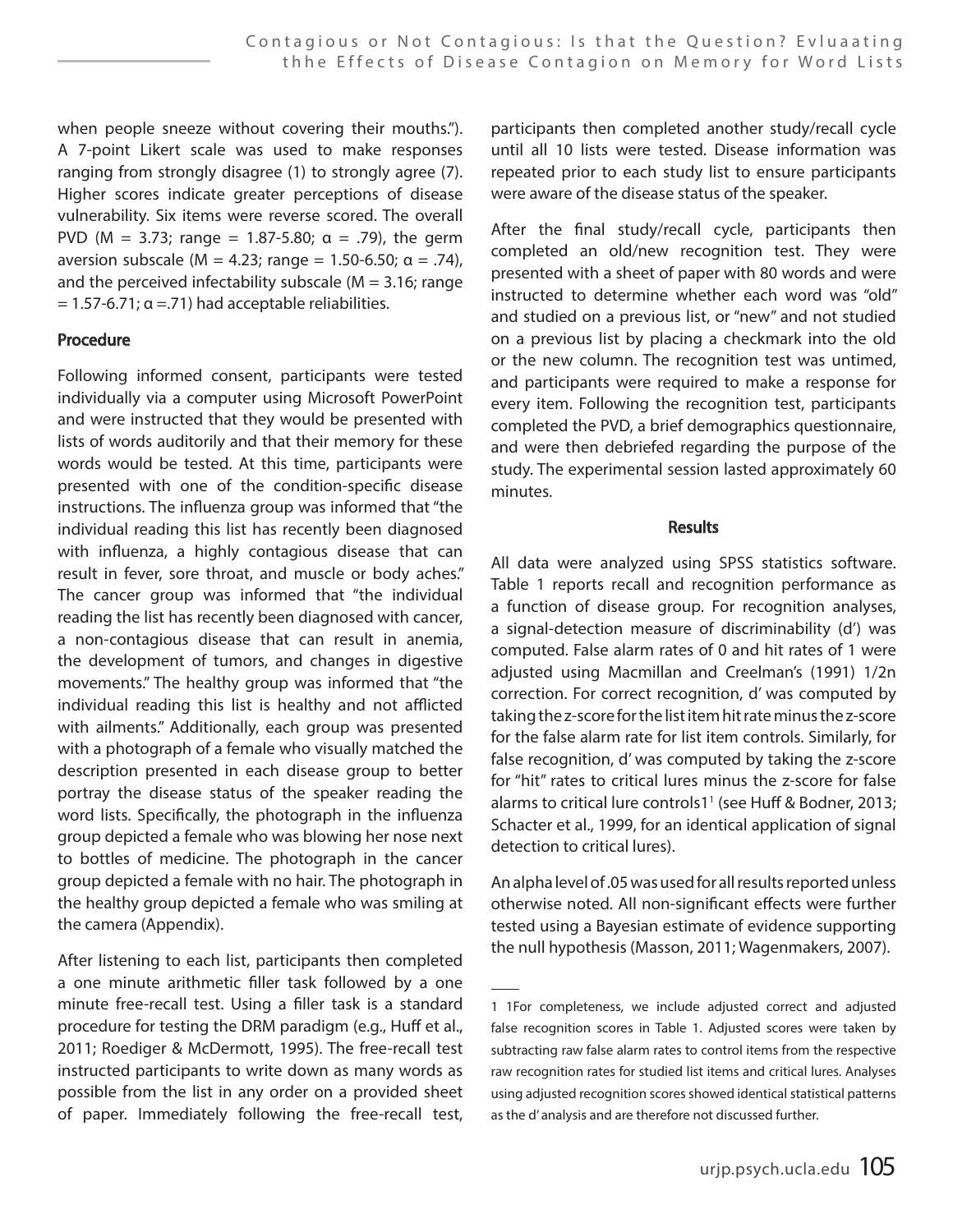#### Table 1

Mean (SE) Recall and Recognition Proportions for Studied List Items, Critical Lures, and Extra-List Intrusions per List as a Function of Influenza, Cancer, and Healthy Disease Groups

| Influenza  | Cancer     | Healthy    |
|------------|------------|------------|
|            |            |            |
| 21         | 18         | 22         |
|            |            |            |
| .50(.02)   | .47(02)    | .45(.02)   |
| .48(.04)   | .59(.05)   | .50(0.05)  |
| .76(0.13)  | .73(.13)   | .67(.12)   |
|            |            |            |
| .81(.02)   | .85(.02)   | .83(.02)   |
| .09(0.02)  | .12(0.02)  | .11(02)    |
| 2.45(0.16) | 2.55(.18)  | 2.40(0.13) |
| .72(.03)   | .74(.04)   | .72(0.03)  |
| .79(0.04)  | .74(.04)   | .72(0.03)  |
| .19(0.03)  | .21(.05)   | .13(0.03)  |
| 1.87(0.19) | 2.09(0.19) | 2.39(0.12) |
| .60(.06)   | .66(0.05)  | .76(.03)   |
|            |            |            |

Note. Boldface indicates d' values included in the reported analyses. Adjusted recognition proportions reflect corrected scores (i.e., List Items and Critical Lures minus Control Items) and analyses are included in Footnote 1.

The Bayesian analysis compares the probabilities for two models: one that assumes an effect and one that assumes no effect, given the observed data. For this Bayesian analysis, we assumed that the two models had equal prior probabilities. This analysis yields a probability estimate that the null effect is retained, a p-value termed pBIC (the posterior probability given the Bayesian Information Criterion). Thus, for all null effects reported, we include a pBIC analysis which improves our confidence that the null effect is reliable. Additionally, a pBIC analysis is highly sensitive to sample size and can therefore serve as a proxy for a power analysis.

#### Free Recall

The three disease groups (healthy vs. cancer vs. influenza) were compared using a one-way ANOVA. Correct recall, false recall, and mean number of extra-list intrusions were not found to differ across disease groups,  $F(2, 58) = 1.20$ ,  $MSE = .01$ ,  $p = .31$ ,  $pBIC = .95$ ;  $F(2, 58) = 0.80$ ,  $MSE = .05$ ,  $p = .45$ ,  $pBIC = .96$ ; and  $F(2, 58) = 0.30$ , MSE = .34,  $p = .74$ , pBIC = .98, respectively. Therefore, disease status of the individual presenting auditory word lists produced no effect on any of the recall measures.

#### Recognition

Recognition analyses were conducted on d values as reported above. For correct recognition of studied list

#### Table 2

Perceived Vulnerability to Disease Scale Correlations

|                   |         | $\mathcal{D}_{\mathcal{A}}$ | 3       | $\overline{4}$ | 5       | 6             |  |
|-------------------|---------|-----------------------------|---------|----------------|---------|---------------|--|
| 1. Correct Recall | ۰       |                             |         |                |         |               |  |
| 2. False Recall   | $-.09$  |                             |         |                |         |               |  |
| 3. Correct RGN    | $.71**$ | $-.01$                      |         |                |         |               |  |
| 4. False RGN      | .07     | $34**$                      | $.39**$ | ٠              |         |               |  |
| 5. PVD            | $-.11$  | $-.06$                      | .05     | $-.04$         | -       |               |  |
| 6. Infectability  | $-.07$  | .08                         | $-.09$  | $-.12$         | $.71**$ |               |  |
| 7. Germ Aversion  | $-.09$  | $-.14$                      | .13     | .03            | $.85**$ | $.23^{\circ}$ |  |

Notes. \*\* Correlation is significant at the 0.01 level (2-tailed). \* Correlation is significant at the 0.05 level (2-tailed). ^ Correlation is marginal ( $p = .05$ -.10). RGN = recognition.

items, the one-way ANOVA yielded no effect of disease group on d,  $F(2, 58) = .24$ , MSE = .50, p = .79, pBIC = .98. For false recognition d', a marginal difference was found across groups based on a standard null-hypothesis significance testing, but, importantly, evidence from the Bayesian analysis indicated fairly strong evidence in support of the null effects,  $F(2, 58) = 2.50$ , MSE = .59, p = .09, pBIC  $=$  .81. Given strong support of the null, we did not further analyze individual groups. Thus, consistent with correct and false recall, disease conditions appear to affect neither correct recognition for studied list items nor false recognition for critical lures<sup>2</sup>.

#### Correlations with the PVD Scale

Correlation analyses were then conducted to examine the relationship between memory responses and the PVD. These correlations, including the two subscales (infectability and germ aversion) are reported in Table 2. Given the relatively low number of participants in each disease group, correlation analyses collapsed across groups in order to maximize sensitivity and reliability. No significant relationships were found between the overall PVD scale and subscales, and correct or false recall and recognition,  $rs < 0.14$ ,  $p > 0.29$ . Therefore, responses on the PVD were not related to memory performance on either

<sup>2</sup> Analyses were similarly conducted on criterion c, a response bias estimate that often accompanies signal-detection analyses. Although we did not have any a priori reason to expect bias to differ as a function of disease condition, we conducted a separate analysis on c estimates. No difference was found across groups for c for studied list items, F(2,  $58$ ) = 1.04, MSE = .12, p = .36, pBIC = .96, nor for critical lures, F(2, 58) = 0.53, MSE = .16,  $p = 0.59$ ,  $pBIC = 0.97$ . Thus, response biases were similarly unaffected by disease instructions.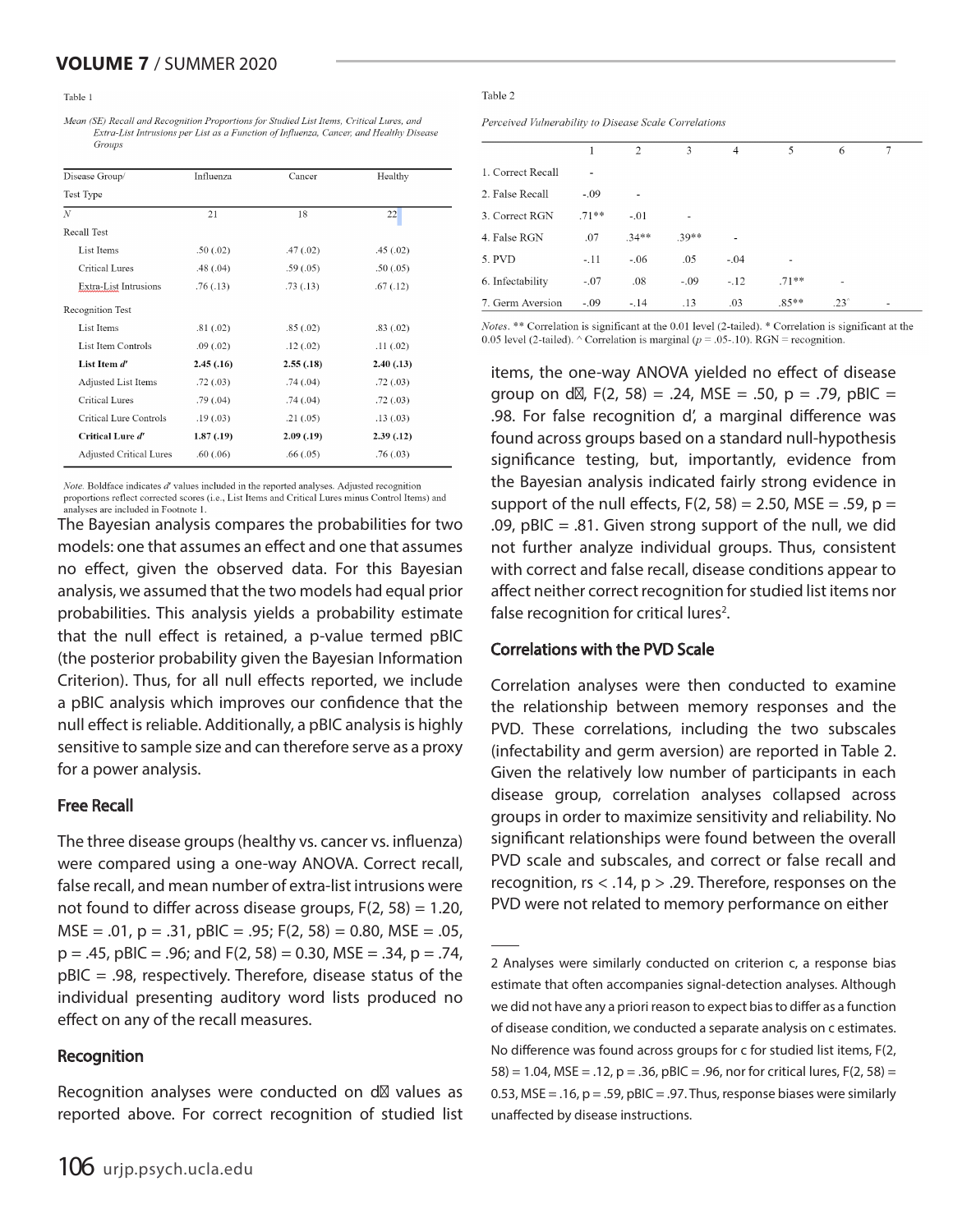the recall or recognition tests.

#### **Discussion**

The experimental findings failed to mimic patterns found in prior literature. Correct and false recall were equivalent across the disease groups and the healthy control, and this pattern was echoed on correct and false recognition. Disease-related effects on memory were similarly absent when correlations were computed between recall and recognition performance and the PVD scale. Here, no relationships were found, suggesting that individual dispositional responses towards disease vulnerability were not related to memory performance when diseased sources provided memory information auditorily.

A possible reason for these null effects may be a lack of direct physical contact between the diseased source and memory items. As mentioned above, an auditory modality was chosen in part to be consistent with the standard DRM paradigm; however, this presentation type has not been used in past literature and may have limited disease-related effects on memory.

For instance, in Fernandes et al. (2017), participants were explicitly told that memory objects were touched by individuals with characteristics consistent with diseases, thereby producing a physical "vector" allowing disease to infect studied objects which may have been perceived as threatening to participants. Similarly, in Gretz and Huff (2019), videos included actors who physically interacted with objects which also established a disease vector. In the present experiment, participants were auditorily provided with word lists and descriptions of the speakers' disease states, but a direct vector between the disease state and the studied item was not created. Physical interaction between the diseased speaker and the memory item might therefore be critical for demonstrating diseaserelated effects on memory.

Additionally, another reason why this study failed to find disease-related effects on memory could have been that participants did not believe or were not heavily affected by the disease manipulation. According to Nairne et al. (2007), only information that is relevant to an individual's survival chances will enhance retention. In this experiment, participants may not have perceived the disease state of the speaker as threatening to their

well-being. Indeed, word lists were presented through computer speakers, and the speakers spoke with clear voices that were likely incongruent with the expectations of a diseased state. The information provided about influenza and cancer disease states may therefore have been rendered ineffective. Future research could examine this possibility by presenting word lists read aloud by speakers who better match the appropriate disease condition. For example, a healthy person would have the control voice used in this experiment, while the cancer or influenza speakers would be frail or nasally to better emulate illness auditorily.

Disease potency could also have been a key player. In Fernandes et al. (2017), the diseases presented to participants were not specified. Without this detail, subjects may have perceived the disease characteristics to be extremely potent. Our experiments clearly stated the disease state of each presenter, leaving little room for imagination. Influenza was used as the contagious disease state due to its common occurrence in the population and would therefore have been experienced by most participants. While symptoms associated with influenza may be easily recognizable, the actual term of the illness might not have been, as the word "flu" is more readily recognized and used in the common vernacular. Disease-related effects of memory may have occurred if the disease was more severe, such as Ebola, measles, or coronavirus—possibilities that are currently being explored.

As mentioned above, future studies could examine different contagious illnesses with varying degrees of severity. A reasonable extension of this study could also study a different population (e.g., older population), as the participants used in this study were college students. In summary, the present study further tested the role of adaptive memory and how it may be moderated by the effects of the BIS when individuals are faced with potential disease-related threats. In an experiment modeled after prior work from Fernandes et al. (2017) and Gretz and Huff (2019), participants were presented with word lists read by healthy individuals or those with an infectious or non-infectious disease. Memory for these word lists showed no differences as a function of disease state, and the use of Bayesian analyses indicated strong support for the null effect. This study suggests that findings reported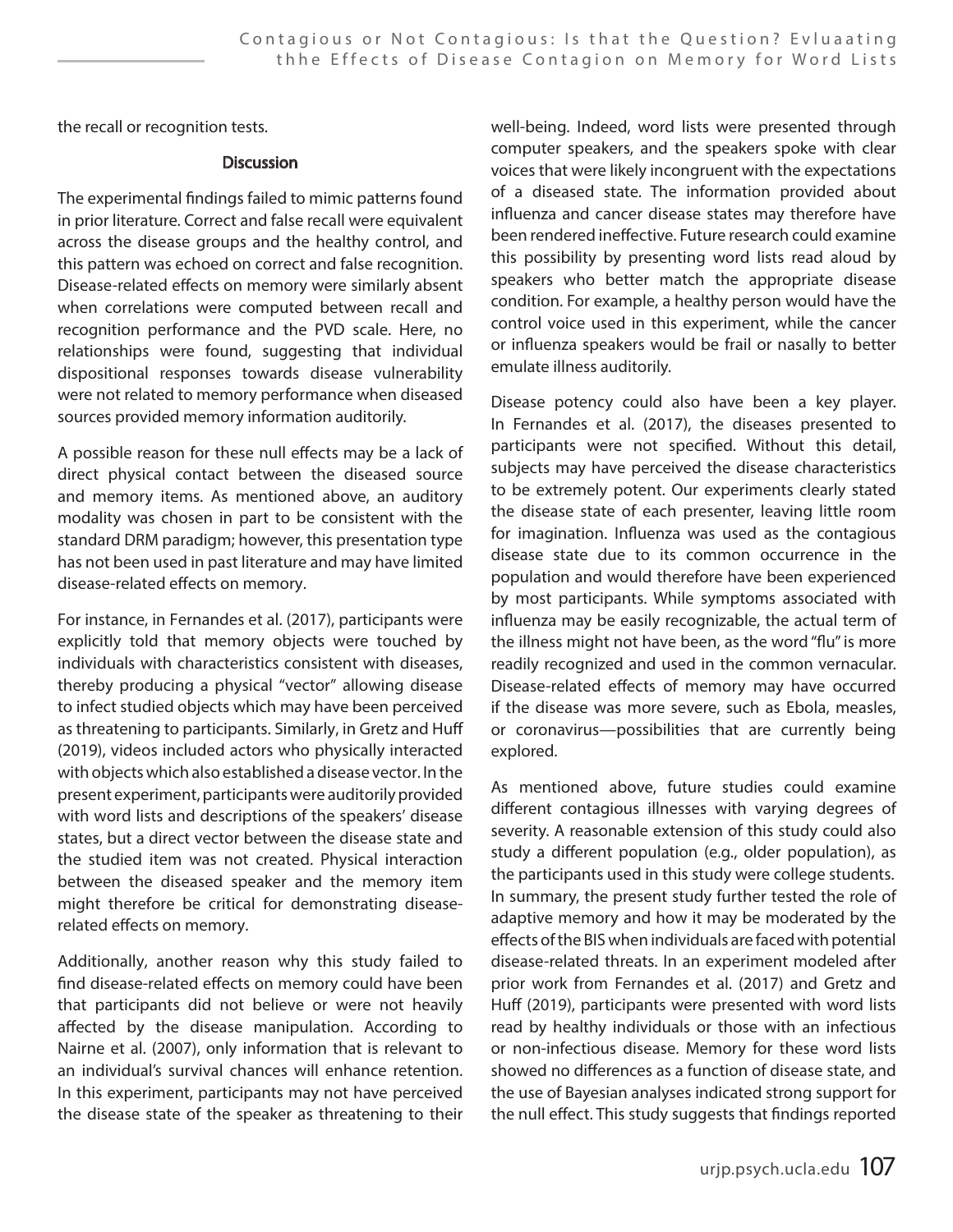previously for the visual modality do not generalize to the auditory modality. The discrepancy with prior literature could be due to a variety of the methodological differences discussed above; however, the present study demonstrates that disease-related effects on memory may not always occur consistently.

#### References

- Behringer, D., Butler, M., & Shields, J. (2006). Avoidance of disease by social lobsters. Nature, 441(7092), 421.
- Craik, F., & Lockhart, R. (1972). Levels of processing: A framework for memory research. Journal of Verbal Learning and Verbal Behavior, 11, 671-684.
- Deese, J. (1959). Influence of inter-item associative strength upon immediate free recall. Psychological Reports, 5(3), 305-312.
- Duncan, L., Schaller, M., & Park, J. (2009). Perceived vulnerability to disease: Development and validation of a 15-item self-report instrument. Personality and Individual Differences, 47, 541-546
- Eckstein, R., & Hart, B. (2000). Grooming and control of fleas in cats. Applied Animal Behaviour Science, 68, 141-150.
- Fawcett, J. M. (2013). The production effect benefits performance in between-subject designs: A meta-analysis. Acta Psychologica, 142(1), 1-5.
- Fernandes, N., Pandeirada, J., Soares, S., & Nairne, J. (2017). Adaptive memory: The mnemonic value of contamination. Evolution and Human Behavior, 38(4), 451-460.
- Frazer, J. G. (1922). The Golden Bough. Criterion Press.
- Gallo, D. A., Roberts, M. J., & Seamon, J. G. (1997). Remembering words not presented in lists: Can we avoid creating false memories? Psychonomic Bulletin & Review, 4(2), 271-276.
- Gallo, D. A., Roediger, H. L., & McDermott, K. B. (2001). Associative false recognition occurs without strategic criterion shifts. Psychonomic Bulletin & Review, 8(3), 579-586.
- Glanzer, M., & Adams, J. K. (1990). The mirror effect in recognition memory: Data and theory. Journal of Experimental Psychology: Learning, Memory, and Cognition, 16(1), 5.
- Gretz, M. R. & Huff, M. J. (2019). Did you wash your hands? Evaluating memory for objects touched by healthy individuals and individuals with contagious and noncontagious diseases. Applied Cognitive Psychology, 33(6), 1271-1278.
- Gunter, R. W., Bodner, G. E., & Azad, T. (2007). Generation and mnemonic encoding induce a mirror effect in the DRM paradigm. Memory & Cognition, 35(5), 1083-1092.
- Huff, M. J., & Bodner, G. E. (2013). When does memory monitoring succeed versus fail? Comparing item-specific and relational encoding in the DRM paradigm. Journal of Experimental Psychology: Learning, Memory, and Cognition, 39(4), 1246-1256.
- Huff, M. J., Bodner, G., & Fawcett, J. (2015). Effects of distinctive encoding on correct and false memory: A metaanalytic review of costs and benefits and their origins in the DRM paradigm. Psychonomic Bulletin & Review, 22(2), 349-365.
- Huff, M. J., Meade, M. L., & Hutchinson, K. A. (2011). Age-related differences in guessing on free and forced recall tests. Memory, 19(4), 317-330.
- Kang, S., McDermott, K., & Cohen, S. (2008). The mnemonic advantage of processing fitness-related information. Memory & Cognition, 36(6), 1151-1156.
- Kostic, B., McFarlan, C. C., & Cleary, A. M. (2012). Extensions of the survival advantage in memory: Examining the role of ancestral context and implied social isolation. Journal of Experimental Psychology: Learning, Memory, and Cognition, 38(4), 1091-1098.
- Loehle, C. (1995). Social barriers to pathogen transmission in wild animal populations. Ecology, 76(2), 326-335.
- Macmillan, N. A., & Creelman, C. D. (1991). Detection theory: A user's guide. Cambridge University Press.
- Masson, M. E. J. (2011). A tutorial on a practical Bayesian alternative to null-hypothesis significance testing. Behavioral Research Methods, 43, 679-690.
- McCabe, D. P., Presmanes, A. G., Robertson, C. L., & Smith, A. D. (2004). Item-specific processing reduces false memories. Psychonomic Bulletin & Review, 11(6), 1074-1079.
- McDermott, K. B., & Watson, J. M. (2001). The rise and fall of false recall: The impact of presentation duration. Journal of Memory and Language, 45, 160-176.
- Mortensen, C. R., Becker, D. V., Ackerman, J. M., Neuberg, S. L., & Kenrick, D. T. (2010). Infection breeds reticence: The effects of disease salience on self-perceptions of personality and behavioral avoidance tendencies. Psychological Science, 21(3), 440-447.
- Nairne, J., & Pandeirada, J. N. (2010). Adaptive memory: Ancestral priorities and the mnemonic value of survival processing. Cognitive Psychology, 61(1), 1-22.
- Nairne, J., & Pandeirada, J. N. (2016). Adaptive memory: The evolutionary significance of survival processing. Perspectives on Psychological Science, 11(4), 496-511.
- Nairne, J., Thompson, S., & Pandeirada, J. (2007). Adaptive memory: Survival processing enhances retention. Journal of Experimental Psychology: Learning,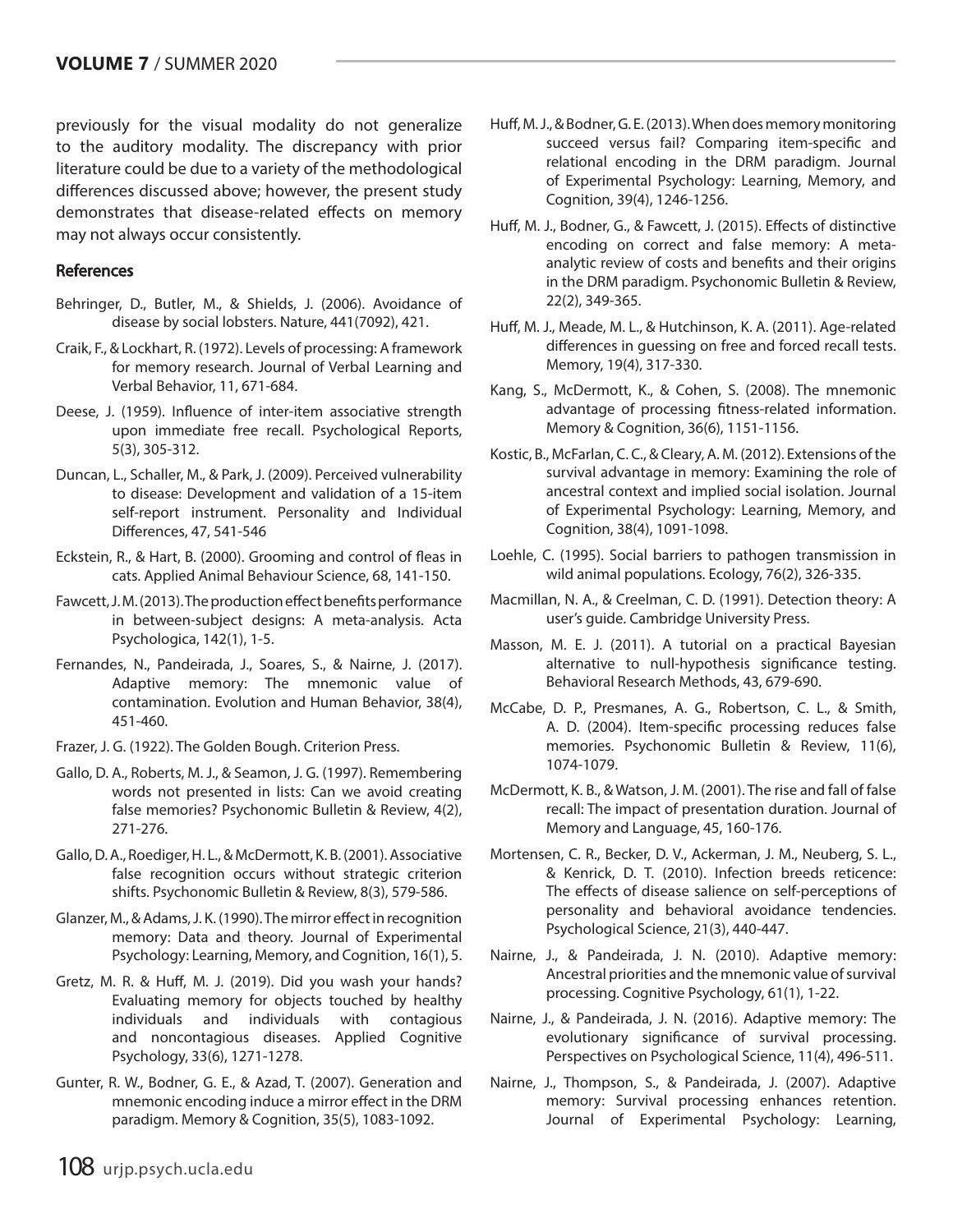Memory, And Cognition, 33(2), 263-273.

- Pandeirada, J., Fernandes, N., Vasconcelos, M., & Nairne, J. (2017). Adaptive memory: Remembering potential mates. Evolutionary Psychology, 15(4), 1474704917742807.
- Roediger, H., & McDermott, K. (1995). Creating false memories: Remembering words not presented in lists. Journal of Experimental Psychology: Learning, Memory, and Cognition, 21(4), 803-814.
- Roediger, H., Watson, J., McDermott, K., & Gallo, D. (2001). Factors that determine false recall: A multiple regression analysis. Psychonomic Bulletin & Review, 8 (3), 385-407.
- Schacter, D. L. (1999). The seven sins of memory: Insights from psychology and cognitive neuroscience. American Psychologist, 54(3), 182-203.
- Schacter, D. L., Israel, L., & Racine, R. (1999). Suppressing false recognition in younger and older adults: The distinctiveness heuristic. Journal of Memory and Language, 40(1), 1-24. https://doi.org/10.1006/ jmla.1998.2611
- Schaller, M. (2006). Parasites, behavioral defenses, and the social psychological mechanisms through which culture are evoked. Psychological Inquiry, 17(2), 96-101.
- Schaller, M., & Duncan, L. A., (2007). The behavioral immune system: Its evolution and social psychological implications. In J. P. Forgas, M. G. Haselton, & W. von Hippel (Eds.), Sydney symposium of social psychology. Evolution and the social mind: Evolutionary psychology and social cognition (pp. 293-307). Routledge/Taylor & Francis Group.
- Schaller, M., & Park, J. H. (2011). The behavioral immune system (and why it matters). Current directions in psychological science, 20(2), 99-103.
- Soderstrom, N. C., & McCabe, D. P. (2011). Are survival processing memory advantages based on ancestral priorities? Psychonomic Bulletin & Review, 18(3), 564-569.
- Tybur, J. M., Lieberman, D., & Griskevicius, V. (2009). Microbes, mating, and morality: Individual differences in three functional domains of disgust. Journal of Personality and Social Psychology, 97(1), 103-122.
- Tybur, J. M., Liberman, D., Kurzban, R., & DeScioli, P. (2013). Disgust: Evolved function and structure. Psychological Review, 120(1), 65-84.
- Wagenmakers, E. J. (2007). A practical solution to the pervasive problems of p values. Psychonomic Bulletin & Review, 4, 779-804.
- Zhukovskaya, M., Yanagawa, A., & Forschler, B. T. (2013). Grooming behavior as a mechanism of insect disease defense. Insects, 4, 609-630.